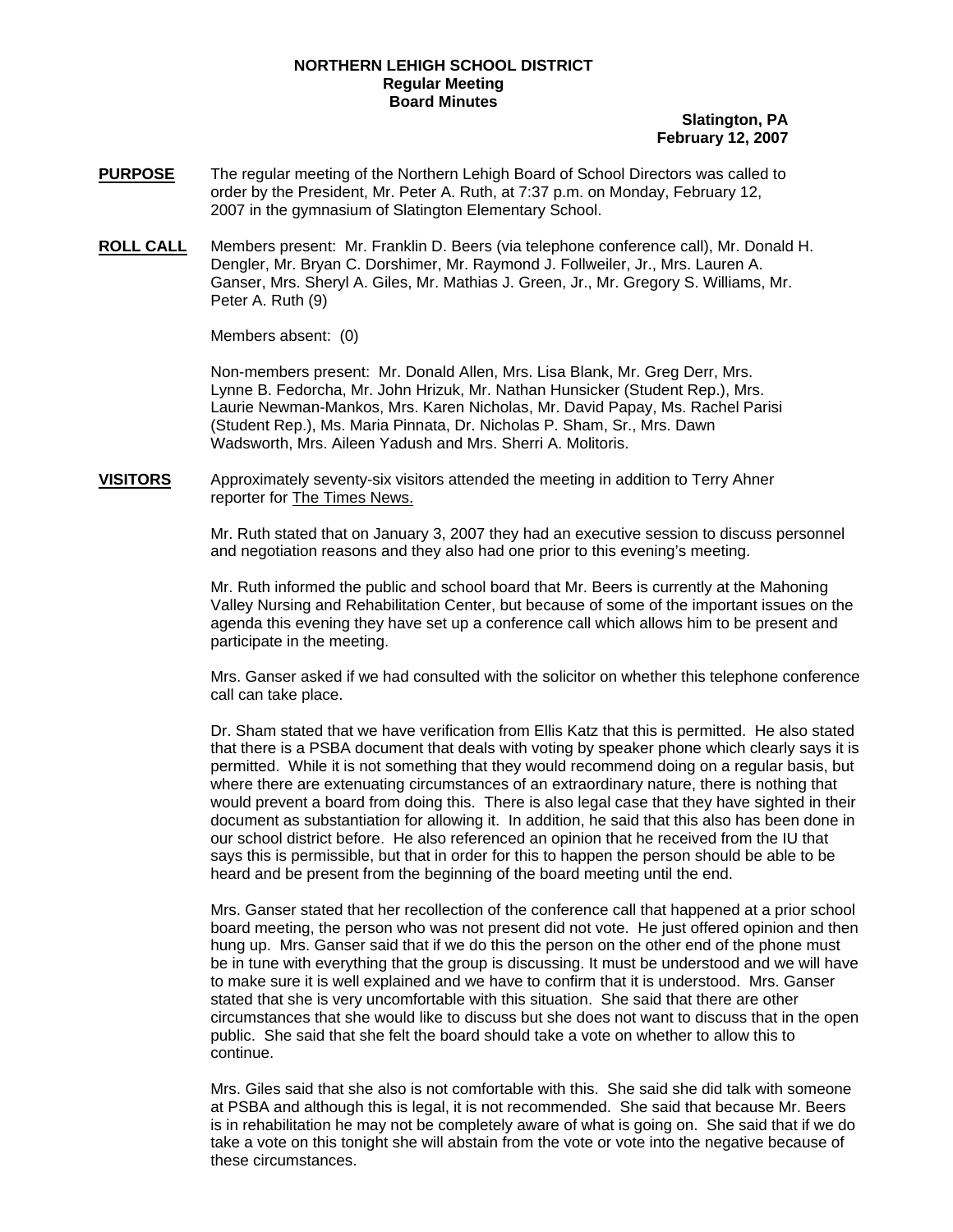Call

Mr. Ruth asked Mr. Beers if he could hear what was going on and he asked him if he felt he was capable of making sound and rational decisions.

Mr. Beers said he feels better than he did the other night.

Mr. Williams said that everyone has stated that this is something that is legal. Mr. Williams said he also has his doubt and as said, this is something that is not recommended to be doing. He stated that he also went out onto the PSBA website and printed the case that Dr. Sham referenced earlier. He said that it specifically says that the member must be able to hear comments of and speak to all those present at the meeting and that all those present at the meeting are able to hear the comments of and speak to the absent member at the same time. He said instead of saying we can not do this, he would rather say let's attempt to do this and if we run into a problem then we will have to deal with that problem. As long as Frank is there, can hear us, and speak to us, he is a publicly elected official from this community. He stated that if he was not able to be there this evening that he would want to have the same opportunity to be able to call in, especially when there are two very big issues on this evening's agenda and the community would want their elected officials to vote on. Mr. Follweiler says that he also is not happy with having to hold a board meeting this way but Dr. Sham and others have said this is legal so we need to continue on. Motion Mrs. Ganser made a motion, which was seconded by Mrs. Giles, to take a vote on whether the Conference Board should allow the conference call to take place. Mr. Green stated the he did not understand the grounds for this motion. He stated that the chair has made a decision that this is legal. If someone wants to appeal the decision of the chair they can do that as a point of order. He said that making a motion to not do it when clearly there is legal precedents that says it is allowed. Rescinded Mrs. Ganser rescinded her motion and added as an appeal of the decision of the chair. **Motion** Mrs. Giles asked who was with Mr. Beers and Mr. Beers answered that Mrs. Laurie Newman-Mankos was with him. She asked if it was a good idea to have an administrator oversee a board directors decision. Mr. Ruth said that as the President of the Board he agreed to it because he felt it was a neutral party with him as an administrator, not to influence, but he felt comfortable with her being there. Motion Mrs. Ganser made a motion, which was seconded by Mrs. Giles, challenging the decision of Appeal the chair who has allowed this conference call to proceed. Decision of Chair Mr. Ruth stated that a vote yes would be to terminate the phone call and a no vote would mean the conference call can continue.

ROLL CALL:

- YEA: Mrs. Ganser, Mrs. Giles (2)
- NAY: Mr. Beers, Mr. Dengler, Mr. Dorshimer, Mr. Follweiler, Mr. Green, Mr. Williams, Mr. Ruth (7)

Motion Defeated.

**SPECIAL** Legislative Report - Mr. Gregory S. Williams stated that he received notification that the Spring **BOARD** Legislative Round-up will be Friday morning April 27, 2007 at Troxell Elementary School. **REPORTS**

Committee Reports and/or Meetings

Minutes of the Policy Committee Meeting held on February 5, 2007 were distributed.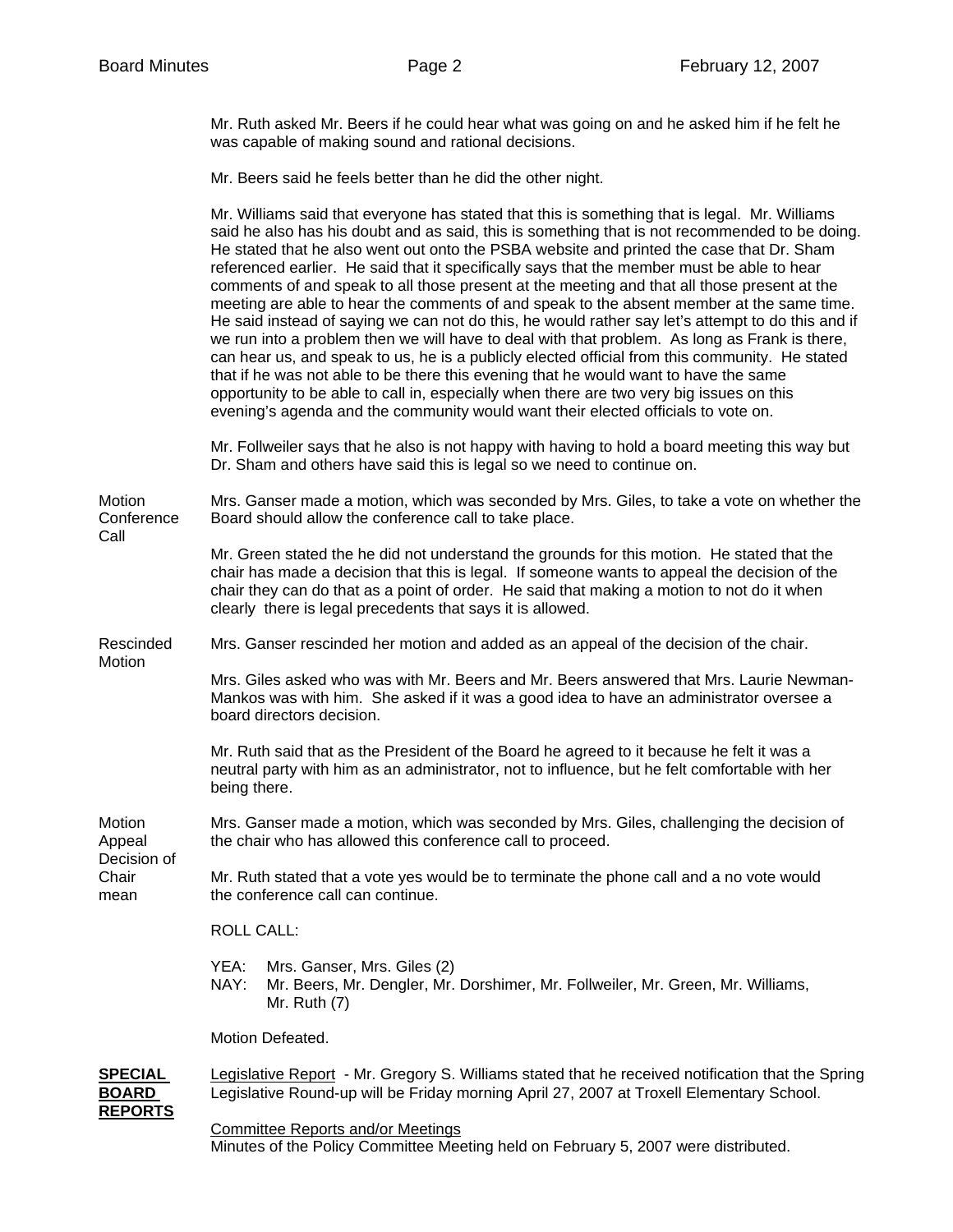## **SPECIAL** Student Representatives to the Board Report

(cont.)

**BOARD** Mr. Nathan Hunsicker and Ms. Rachael Parisi distributed their written student representative **REPORTS** report and verbally reported on its contents.

> Federal and Other Programs Update - Mrs. Lynne B. Fedorcha reported that we are on board with Highmark Health Tools Grant. The Dual Enrollment Grant has been submitted. We are requesting \$44,000.00. The PSSA writing has started for grade 5, 8, and 11. This year's ESL students will be assessed with a new tool called WIDA (World Class Instructional Design and Assessment). This tool will measure each student's listening, reading, writing and speaking abilities. It is scheduled to be administered between April 2 and 24, 2007. Strengthening Families dates for the Spring session have been scheduled for Wednesday evenings April 4, 11, 18, 25 and May 2, 9, and 16 from 6:00-8:30 p.m. On January 31, 2007 the Administrative Team saw a Data Warehouse demonstration by *OnHand Schools.* Mr. Hrizuk visited Quakertown School District to view a data storage system Pearson Technologies and Lynne Fedorcha visited Palmerton School District to see the software *Performance Tracker*. She will be scheduling more data warehousing demonstrations for the Administrative Team in the near future. If any board member is interested in participating in a demonstration, please contact Sherri Molitoris. Peters Elementary students are participating in a Governor's Fitness Challenge which will be held from January 15 – April 15, 2007. Students are encouraged to dance, walk, bike, run or participate in a team sport or activity. The students record their minutes of physical activity and these minutes are then converted into miles. The top three schools in Pennsylvania with the highest number of miles logged will be selected to receive a \$5,000.00 grant to be used to purchase equipment that will promote physical activity. Mrs. Nicholas reported that there are currently 300 schools participating in this event and at the present time, our school is in fourth place. Mary Smith, High School Guidance Counselor, was awarded Counselor of the Year by the Lehigh Carbon School Counselors Association. Lastly, three of our students received first place at the District II Skills USA Championships. Laura Duerer received first place in Action Skills, Nick Krobath for Internetworking, and Amanda Sandova for Technical Computer Applications. These students will now continue on to represent the Lehigh Valley at the State Competition. She also distributed minutes of Safe Schools, Head Start Collaboration and Title I.

Superintendent's Report - Dr. Nicholas P. Sham, Sr.

He informed the board that parents are requesting that students be allowed to switch buses for various reasons. He is referring this to the Policy Committee for review.

A concerned parent, who is not happy with the level of noise that is coming from the cafeteria at Peters Elementary, is looking into some grants that will help fund doing some things to reduce the noise in the cafeteria during the lunch periods. Dr. Sham has instructed this parent to come and meet with the Technology/Buildings and Grounds Committee before anything is done. He wants this committee to hear what the exact issue is and then as a committee can point this parent and the district in the right direction.

On Friday at Peters Elementary, there was an issue with a TV that fell off the stand mounted to the wall in one of the classrooms. The bolt and set screw that fastens the TV to the stand worked itself loose and caused the TV to fall off the stand. Over the weekend all the TV stands were checked in the building to make sure they were safe. They are also continuing to check all the TV stands in the middle school and high school to make sure they also are safe.

He informed everyone that if we have a day off from school any day this week due to weather that Friday becomes a make-up snow day and if we have a second day from now until April  $5<sup>th</sup>$  April  $5<sup>th</sup>$  becomes our second snow make-up day. All other snow days will be made up at the end of the school year. LCTI will be closed if there is school on Friday and therefore arrangements will need to be made with the LCTI students.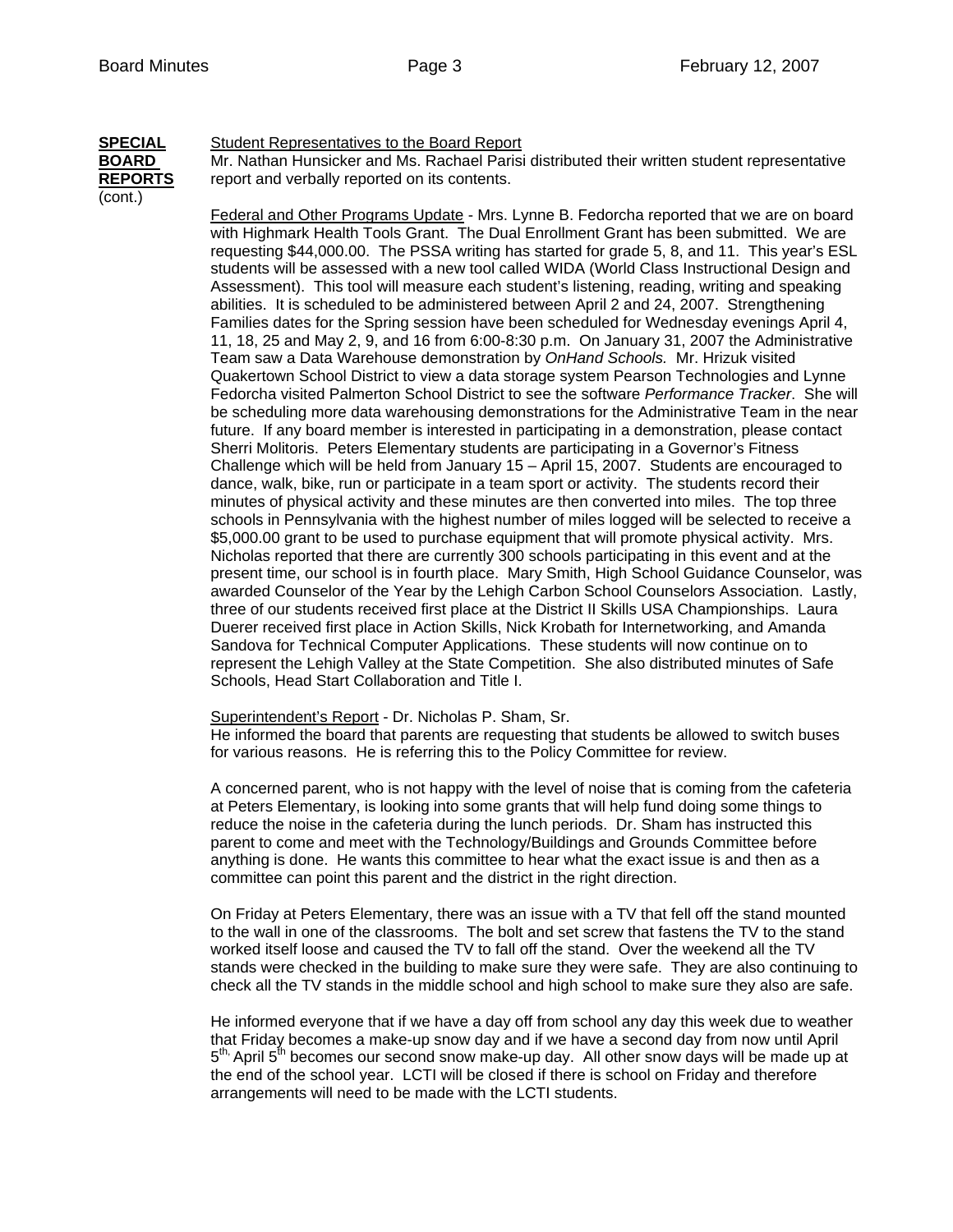| <b>PERSONNEL</b> Mrs. Giles made a motion, which was seconded by Mr. Williams, that the Board of |
|--------------------------------------------------------------------------------------------------|
| Education approve the following personnel items:                                                 |

Substitutes - Approve the following substitute teachers for the 2006-2007 school year at the 2006- Instructional 2007 substitute teacher rates of \$80.00 for 1-10 non-consecutive days; \$90.00 for 11-20 non-consecutive days; and \$105.00 for 21+ non-consecutive days:

> Marissa Walters\* *\*Pending verification of health physical.*

Volunteer Approve the following unpaid volunteer aide at Peters Elementary for the 2006-2007 Aides school year:

Paul Eible

- YEA: Mr. Beers, Mr. Dengler, Mr. Dorshimer, Mr. Follweiler, Mrs. Ganser, Mrs. Giles, Mr. Green, Mr. Williams, Mr. Ruth (9) NAY: None (0)
- **CONFER-** Mr. Green made a motion, which was seconded by Mr. Dengler, that the Board of **ENCES** Education approve the following conference items:

 Doug Reynolds\* – Emerging Technologies – February 27, March 27 and April 24, 2007 – CLIU #21 Schnecksville, PA – Registration: \$150.00 - Total Approximate Cost: \$150.00 – Funding: Title IID

Karen Beltz – Tides of Change – March 6 & 7, 2007 – CLIU #21 Schnecksville, PA – Registration: \$200.00 - Total Approximate Cost: \$200.00 – Funding: Slatington Elementary Building Budget

 Sharon Karpiszin – Tides of Change – March 6 & 7, 2007 – CLIU #21 Schnecksville, PA – Registration: \$200.00 - Total Approximate Cost: \$200.00 – Funding: Peters Elementary Building Budget

Lynn Haab\* – Assessing and Intervening with the Student with Traumatic Brain Injury – Sponsored by CIU#20 – March 6 & 7, 2007 – DeSales University, Center Valley, PA – Registration: \$90.00 - Travel: \$36.00 – Total Approximate Cost: \$126.00 - Funding: IDEA

Michele Dotta\* – Assessing and Intervening with the Student with Traumatic Brain Injury – Sponsored by CIU#20 – March 6 & 7, 2007 – DeSales University, Center Valley, PA – Registration: \$90.00 - Travel: \$36.00 – Total Approximate Cost: \$126.00 - Funding: IDEA

Lynne Fedorcha – Building Capacity for Reading Apprenticeship Implementation – Sponsored by WestEd's Strategic Literacy Initiative – March 29 thru April 1, 2007 – Harrisburg, PA – Registration: \$35.00 (will be refunded) - Travel: \$67.00 - Lodging: \$255.00 – Meals: \$180.00 - Total Approximate Cost: \$502.00 (after refund) – Funding: Curriculum and Instruction Budget

Laurie Newman-Mankos – Building Capacity for Reading Apprenticeship Implementation – Sponsored by WestEd's Strategic Literacy Initiative – March 29 thru April 1, 2007 – Harrisburg, PA – Registration: \$35.00 (will be refunded) - Lodging: \$255.00 – Meals: \$180.00 - Total Approximate Cost: \$435.00 (after refund) – Funding: Curriculum and Instruction Budget

Kimberly Jones\* – Emerging Technologies – Sponsored by CLIU #21 – February 27, March 27 and April 24, 2007 – Schnecksville, PA – Registration: \$150.00 - Total Approximate Cost: \$150.00 – Funding: Accountability Block Grant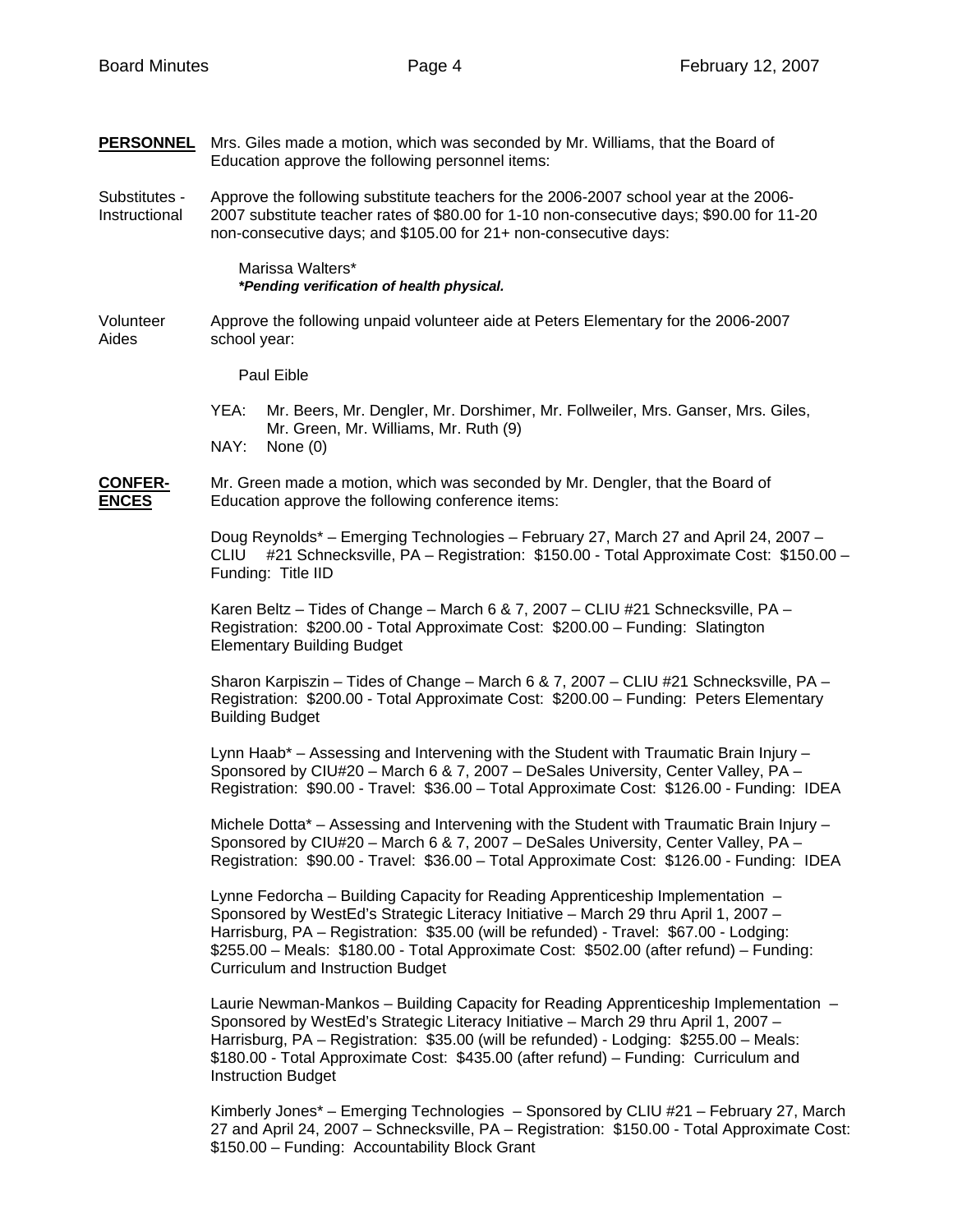**\* Due to a possible work stoppage, registration for these conferences will not take place until the last possible moment.** 

| <b>CONFER-</b><br><b>ENCES</b><br>(cont.)            | YEA:<br>Mr. Beers, Mr. Dengler, Mr. Dorshimer, Mr. Follweiler, Mrs. Ganser, Mrs. Giles,<br>Mr. Green, Mr. Williams, Mr. Ruth (9)<br>NAY:<br>None $(0)$                                                                                                                                                                       |  |  |  |
|------------------------------------------------------|------------------------------------------------------------------------------------------------------------------------------------------------------------------------------------------------------------------------------------------------------------------------------------------------------------------------------|--|--|--|
| <b>POLICY</b>                                        | Mrs. Ganser made a motion, which was seconded by Mrs. Giles, that the Board of<br>Education approve the following policy items:                                                                                                                                                                                              |  |  |  |
| <b>Board</b><br>$Policy -$<br>First<br>Reading       | Approve revisions to existing school board policy #609 - Finances: Investments, as<br>presented after first reading.                                                                                                                                                                                                         |  |  |  |
|                                                      | Approve new school board policy #100 - Programs: Strategic Plan, as presented after<br>first reading.                                                                                                                                                                                                                        |  |  |  |
|                                                      | Mr. Dorshimer said that policy #609 - Finances: Investments, deals with investments that<br>we put into a designated depository. He is recommending that before the second reading<br>this policy should be returned to the policy committee for a list of depositories.                                                     |  |  |  |
|                                                      | YEA:<br>Mr. Beers, Mr. Dengler, Mr. Dorshimer, Mr. Follweiler, Mrs. Ganser, Mrs. Giles,<br>Mr. Green, Mr. Williams, Mr. Ruth (9)<br>NAY:<br>None $(0)$                                                                                                                                                                       |  |  |  |
| <b>NEW</b><br><b>BUSINESS</b>                        | Mr. Williams made a motion, which was seconded by Mr. Dorshimer, that the Board of<br>Education approve the following new business items:                                                                                                                                                                                    |  |  |  |
| <b>NLEA</b><br>Collective<br>Bargaining<br>Agreement | Approve to ratify a four-year Collective Bargaining Agreement between the<br>Northern Lehigh School District and the Northern Lehigh Education Association,<br>effective September 1, 2006 through August 31, 2010.                                                                                                          |  |  |  |
|                                                      | <b>ROLL CALL:</b>                                                                                                                                                                                                                                                                                                            |  |  |  |
|                                                      | YEA:<br>Mr. Dorshimer, Mr. Green, Mr. Williams, Mr. Beers, Mr. Ruth (5)<br>NAY:<br>Mr. Dengler, Mr. Follweiler, Mrs. Ganser (3)<br><b>ABSTAINED:</b><br>Mrs. Giles (1)                                                                                                                                                       |  |  |  |
|                                                      | Mrs. Giles stated that she abstained from the vote because she did not feel comfortable voting<br>under these circumstances.                                                                                                                                                                                                 |  |  |  |
|                                                      | Motion carried.                                                                                                                                                                                                                                                                                                              |  |  |  |
| <b>FINANCIAL</b>                                     | Mrs. Ganser made a motion, which was seconded by Mr. Williams, that the<br>Board of Education approve the following financial items:                                                                                                                                                                                         |  |  |  |
| Financial<br>Reports                                 | Approve the Following Financial Reports:                                                                                                                                                                                                                                                                                     |  |  |  |
|                                                      | 1. General Fund month of January<br>2. Athletic Fund month of January<br>3. Capital Reserve month of January<br>4. Cafeteria Fund month of January<br>5. NLHS Student Activities Account month of January<br>6. NLHS Scholarship Account month of January<br>7. NLMS Student Activities Account month of December & January. |  |  |  |
| Payment of<br><b>Bills</b>                           | Approve the Following List of Bills:                                                                                                                                                                                                                                                                                         |  |  |  |
|                                                      | 1. General Fund months of January and February                                                                                                                                                                                                                                                                               |  |  |  |

- 2. Athletic Fund month of January
- 3. Cafeteria Fund month of February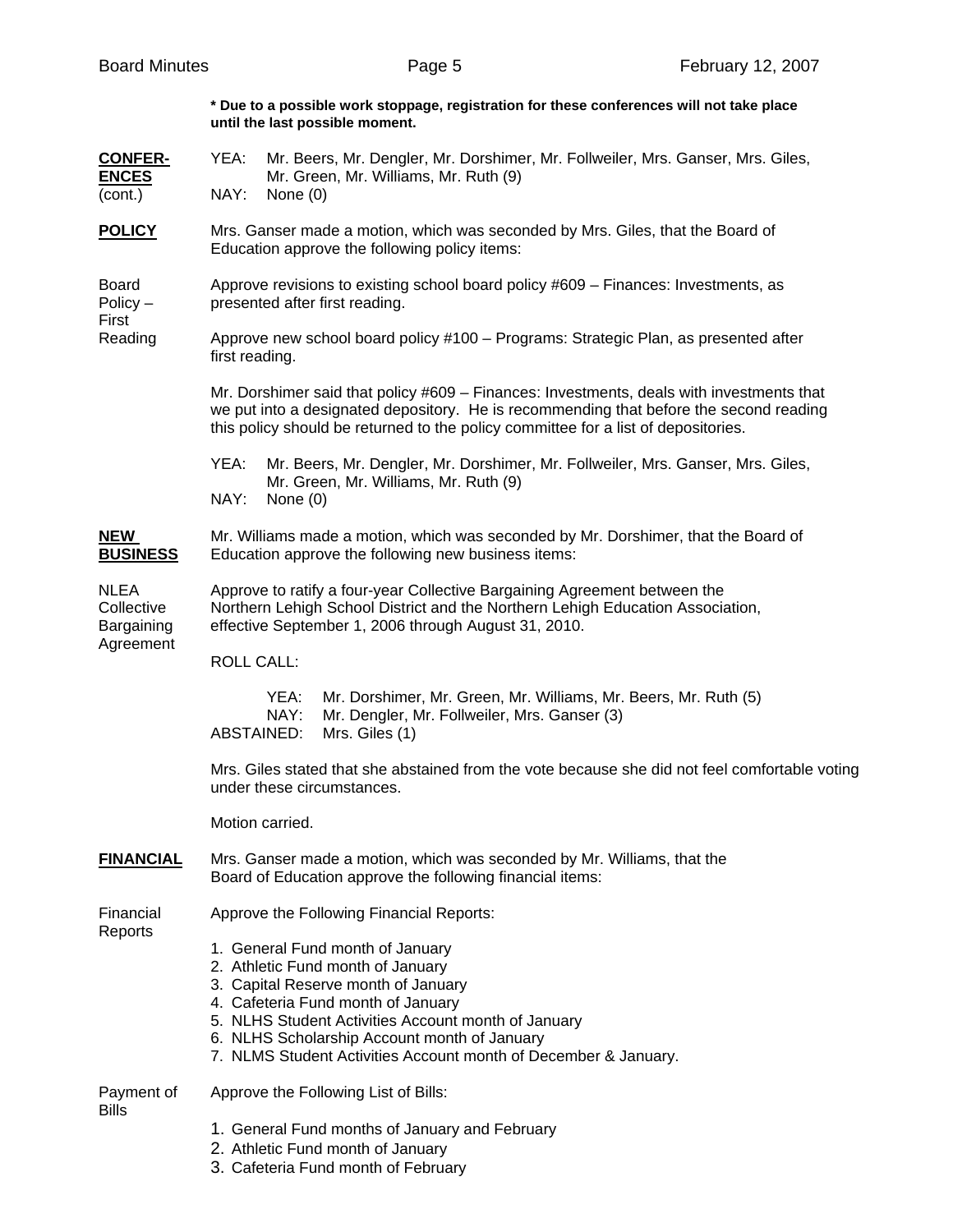## **FINANCIAL**

(cont.)

| Auditing<br><b>Services</b><br>2006-2007             | Approve to enter into an agreement with Hutchinson, Gillahan & Freeh, P.C. for<br>auditing services for the year 2006-2007 at a cost of:                                                                                                                                                                                                                                                                                         |  |  |  |  |
|------------------------------------------------------|----------------------------------------------------------------------------------------------------------------------------------------------------------------------------------------------------------------------------------------------------------------------------------------------------------------------------------------------------------------------------------------------------------------------------------|--|--|--|--|
|                                                      | \$18,900.00 Base Fee<br>\$2,250.00 Single Audit<br>\$750.00 AFR (if desired)<br>\$70.00 Per Hour Additional Services                                                                                                                                                                                                                                                                                                             |  |  |  |  |
| RFP-<br>Physicians                                   | Approve to authorize proper officials to solicit proposals (RFP) for physician services<br>for athletic and state mandated student physicals.                                                                                                                                                                                                                                                                                    |  |  |  |  |
| Solicit Bids<br>Fuel                                 | Approve to authorize the proper officials to solicit bids for DIESEL FUEL, #2 HEATING<br>FUEL AND UNLEADED GASOLINE for the period July 1, 2007 thru June 30, 2008.                                                                                                                                                                                                                                                              |  |  |  |  |
| Solicit Bids<br><b>HS Security</b><br>System         | Approve to authorize the proper officials to solicit bids for UPGRADE TO HIGH<br>SCHOOL SECURITY-VIDEO SYSTEM.                                                                                                                                                                                                                                                                                                                   |  |  |  |  |
| Solicit Bids<br>Peters<br>Potable Well               | Approve to authorize the proper officials to solicit bids for IMPROVEMENTS TO<br>PETERS ELEMENTARY POTABLE WELL. (Required to bring well up to code. Bids<br>will be solicited if estimates indicate need.)                                                                                                                                                                                                                      |  |  |  |  |
| Solicit Bids<br><b>HS Generator</b>                  | Approve to authorize the proper officials to solicit bids for HIGH SCHOOL EMERGENCY<br><b>GENERATOR SYSTEM.</b>                                                                                                                                                                                                                                                                                                                  |  |  |  |  |
| Advertise -<br>Adoption of<br>Referendum<br>Question | Approve to authorize administration to advertise the intent to adopt a resolution for the<br>front end referendum question as required by Act I of 2006.                                                                                                                                                                                                                                                                         |  |  |  |  |
| <b>Real Estate</b><br><b>Tax Refund</b>              | Authorize a refund of real estate tax payment to Deerhaven Properties, LLC<br>103 Woodstock Drive Saylorsburg, PA in the amount of \$99.48. The real estate taxes<br>were paid in duplicate.                                                                                                                                                                                                                                     |  |  |  |  |
|                                                      | YEA:<br>Mr. Beers, Mr. Dengler, Mr. Dorshimer, Mr. Follweiler, Mrs. Ganser, Mrs. Giles,<br>Mr. Green, Mr. Williams, Mr. Ruth (9)<br>NAY:<br>None (0)                                                                                                                                                                                                                                                                             |  |  |  |  |
| Solicit Bids<br>Track<br>Resurfacing                 | Mr. Green made a motion, which was seconded by Mr. Dorshimer that the Board of<br>Education approve to authorize the proper officials to solicit bids for RESURFACING OF<br>TRACK AND FIELD EVENT RUNWAYS.                                                                                                                                                                                                                       |  |  |  |  |
|                                                      | YEA:<br>Mr. Beers, Mr. Dengler, Mr. Dorshimer, Mr. Follweiler, Mrs. Ganser, Mrs. Giles,<br>Mr. Green, Mr. Williams, Mr. Ruth (9)<br>NAY:<br>None $(0)$                                                                                                                                                                                                                                                                           |  |  |  |  |
| Advertise -<br>Seek<br>Exception<br>From PDE         | Mr. Dorshimer made a motion, which was seconded by Mr. Williams that he Board of<br>Education approve to authorize administration to advertise the intent to seek exception<br>from backend referendum from the Department of Education (PDE) for Special<br>Education Expenditures in the estimated amount of \$427,876.00 and Retirement<br>Contributions in the estimated amount of \$57,073.00 as required by Act 1 of 2006. |  |  |  |  |
|                                                      | YEA:<br>Mr. Beers, Mr. Dengler, Mr. Dorshimer, Mr. Follweiler, Mrs. Ganser, Mrs. Giles,<br>Mr. Green, Mr. Williams, Mr. Ruth (9)<br>NAY:<br>None $(0)$                                                                                                                                                                                                                                                                           |  |  |  |  |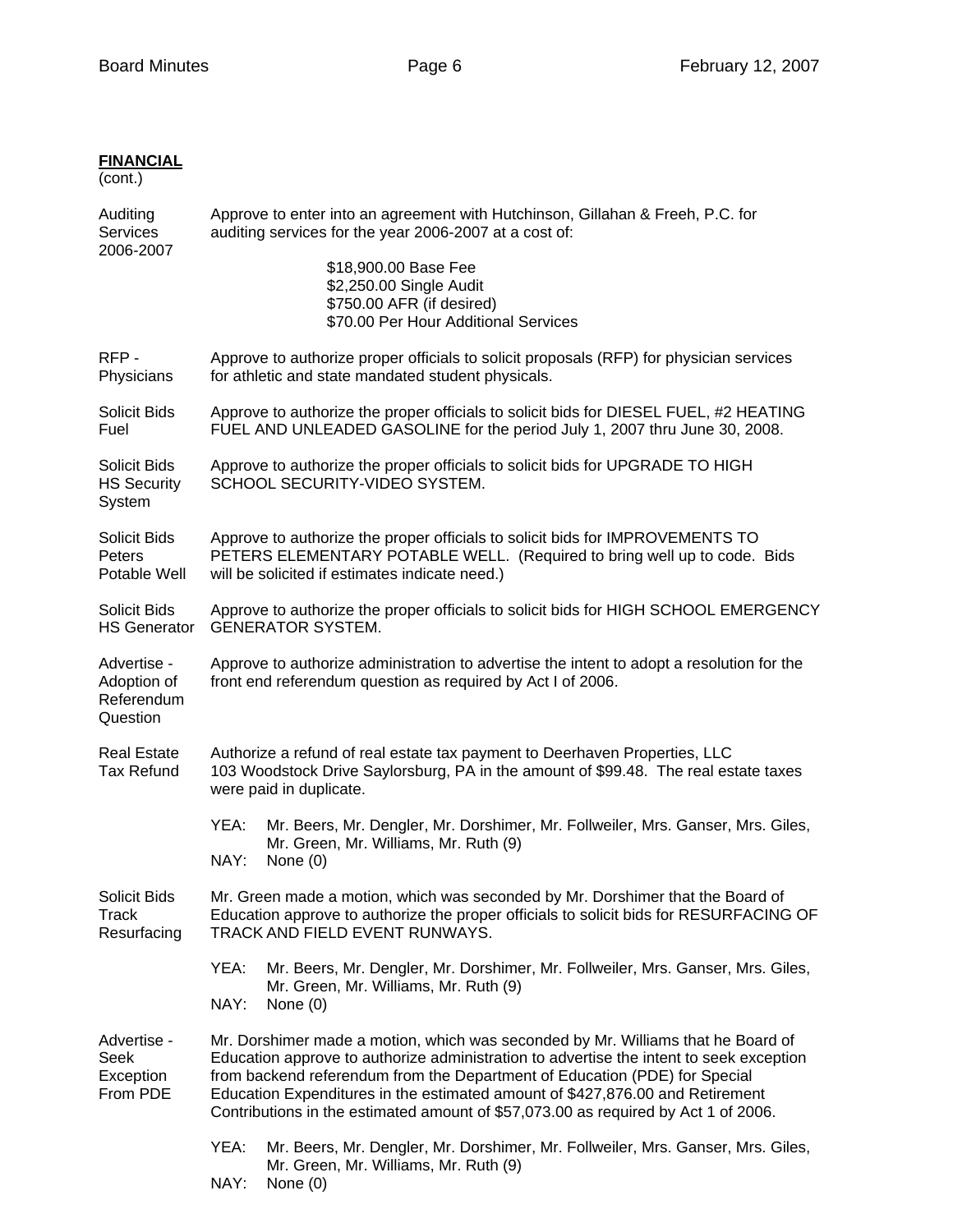| <b>CORRES-</b><br><b>PON-</b><br><b>DENCE</b>                  | Mr. Dorshimer again reminded the general public about the Pennsylvania Property Tax<br>and Rebate Program for people that fall within the guidelines. He reminded people<br>that the forms to apply for the program are available in the district office.                                                                    |                                                                                                                                                                                                                                                                                                                                                                                                                                                              |  |  |  |
|----------------------------------------------------------------|------------------------------------------------------------------------------------------------------------------------------------------------------------------------------------------------------------------------------------------------------------------------------------------------------------------------------|--------------------------------------------------------------------------------------------------------------------------------------------------------------------------------------------------------------------------------------------------------------------------------------------------------------------------------------------------------------------------------------------------------------------------------------------------------------|--|--|--|
| <b>INFORMA-</b><br><b>TION</b>                                 | Mr. Ruth advised the general public that the Teacher's Contract still is not a done<br>deal. The Board has approved it but the teachers union still needs to approve<br>the contract.                                                                                                                                        |                                                                                                                                                                                                                                                                                                                                                                                                                                                              |  |  |  |
| <u>BUDGET</u><br>general<br><b>DISCUSSION</b>                  | Mrs. Blank distributed the Preliminary Budget that was advertised for viewing by the                                                                                                                                                                                                                                         |                                                                                                                                                                                                                                                                                                                                                                                                                                                              |  |  |  |
|                                                                |                                                                                                                                                                                                                                                                                                                              | public and a packet of new initiatives. She showed a power point presentation on the<br>preliminary budget and briefly explained the expenditures, revenues and new initiatives for the<br>2007-2008 school year. Mrs. Blank also compared and reviewed the new tax millage rate for<br>each county if the board chooses to us Method 1, Method 2 or Method 2 (ii). Sheopened up<br>the floor for discussion and questions on the budget with board members. |  |  |  |
| <u>ADOPTION</u><br><u>OF</u><br><b>PRELIM-</b><br><b>INARY</b> | Mr. Williams made a motion, which was seconded by Mr. Green, that the Board of<br>Education adopts the preliminary general fund budget of the Northern Lehigh school District<br>for the 2007-2008 school year in the amount of \$26,947,023.00. This is an increase of<br>\$1,580,010.00 or 6.23% over last year's figures. |                                                                                                                                                                                                                                                                                                                                                                                                                                                              |  |  |  |
| <u>BUDGET</u><br>2007-2008                                     |                                                                                                                                                                                                                                                                                                                              | The preliminary budget is adopted with a 65.796 (5.504%) mill increase for Lehigh County and a<br>65.796 (10.853%) mill increase for Northampton County using Method 2 (ii) of Section 672.1 of the<br>Public School Code of 1949.                                                                                                                                                                                                                           |  |  |  |
|                                                                |                                                                                                                                                                                                                                                                                                                              | 1. Taxes under Act 511/Act 679 with no changes from 2006-2007:                                                                                                                                                                                                                                                                                                                                                                                               |  |  |  |
|                                                                |                                                                                                                                                                                                                                                                                                                              | a. A 1% Earned Income Tax shared equally with coterminous<br>municipalities.                                                                                                                                                                                                                                                                                                                                                                                 |  |  |  |
|                                                                |                                                                                                                                                                                                                                                                                                                              | b. A Realty Transfer Tax shared equally with coterminous municipalities.<br>c. A \$10.00 Per Capita Tax (\$5.00 under Act 511 and \$5.00 under Section<br>679 of the School Code of 1949), taxable on residents age 18 and over.<br>d. An Emergency Municipal Services Tax is shared with coterminous<br>municipalities and Northern Lehigh School District's share is \$5.00.                                                                               |  |  |  |
| PUBLIC<br><b>COMMENT</b>                                       |                                                                                                                                                                                                                                                                                                                              | Donna Kulp – Washington Township ask if we qualify for full Title I funding or do we get<br>enough to just cover salaries.                                                                                                                                                                                                                                                                                                                                   |  |  |  |
|                                                                | Mr. Dorshimer asked that in the future we get a more detailed report of the preliminary<br>budget.                                                                                                                                                                                                                           |                                                                                                                                                                                                                                                                                                                                                                                                                                                              |  |  |  |
|                                                                | YEA:                                                                                                                                                                                                                                                                                                                         | Mr. Beers, Mr. Dengler, Mr. Dorshimer, Mr. Follweiler, Mrs. Ganser, Mrs. Giles,<br>Mr. Green, Mr. Williams, Mr. Ruth (9)                                                                                                                                                                                                                                                                                                                                     |  |  |  |
|                                                                | NAY:                                                                                                                                                                                                                                                                                                                         | None $(0)$                                                                                                                                                                                                                                                                                                                                                                                                                                                   |  |  |  |
| <b>ADJOURN-</b><br><u>MENT</u>                                 |                                                                                                                                                                                                                                                                                                                              | Mr. Beers made a motion, which was seconded by Mr. Ruth, that the regular meeting of<br>the Northern Lehigh School District Board of School Directors is adjourned at 9:14 p.m.                                                                                                                                                                                                                                                                              |  |  |  |
|                                                                | YEA:                                                                                                                                                                                                                                                                                                                         | Mr. Beers, Mr. Dengler, Mr. Dorshimer, Mr. Follweiler, Mrs. Ganser, Mrs. Giles,<br>Mr. Green, Mr. Williams, Mr. Ruth (9)                                                                                                                                                                                                                                                                                                                                     |  |  |  |
|                                                                | NAY:                                                                                                                                                                                                                                                                                                                         | None $(0)$<br>Respectfully submitted,                                                                                                                                                                                                                                                                                                                                                                                                                        |  |  |  |